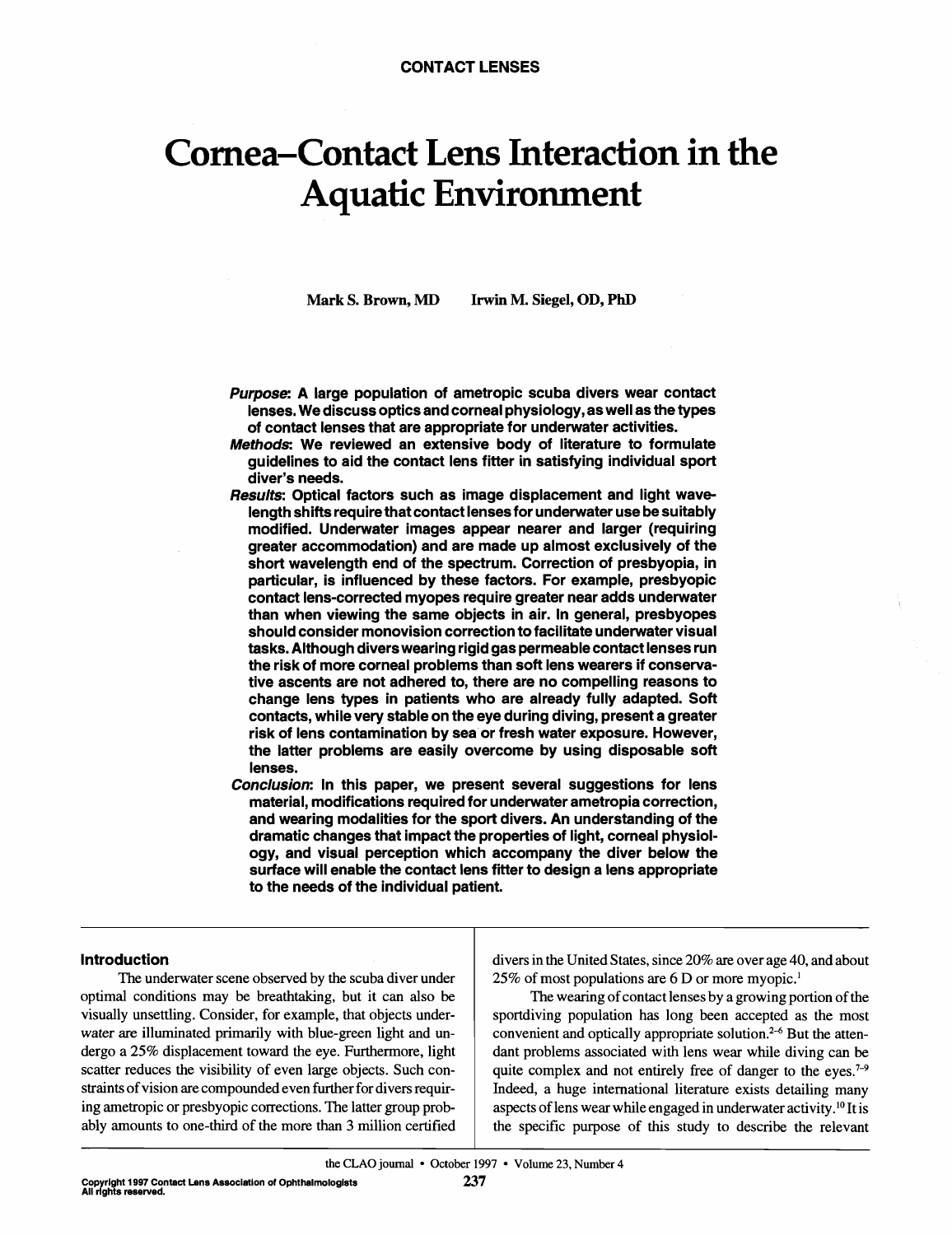parameters before attempting to fit the ametropic sport diver who (as opposed to commercial divers) typically limit the depth and duration of a dive.

Before considering the factors involved in contact lens dispensing to divers, it is important to recognize first how image formation in an aqueous medium impacts on lens design decisions.

## **The modifying properties of water on light**

There are three major factors which affect image formation underwater: (A) scatter, (B) wavelength shifts, and (C) image displacement.

*Scatter:* Scatter occurs when photons encounter suspended particles of organic and inorganic matter. It varies widely with geographical location; but regardless of the dive locale, the degree of turbidity greatly affects the amount of light available for vision, particularly along the diver's line of sight. In the best circumstances, it has been calculated that only 20% of surface light reaches to a depth of 33 feet.<sup>11</sup> The consequent light loss, by itself, obviously reduces the perception of small high contrast objects, but more importantly, scatter also attenuates the contrast (defined by the luminance ratios of object to its background) which affects the visibility of objects of *all* sizes.<sup>12</sup> Furthermore, light striking small particles also produces back scatter, making objects beyond the point of regard even less visible.

Scatter is not the only phenomenon that reduces light quantity below the water. Astheobliquityof lightincidentonthe surface changes with time of day, the amount of light steadily diminishes as the critical angle in water **(48.6** degrees) is approached. Beyond this angle, the quantity of light actually entering the water is markedly reduced.

*Wavelength Shift*: Long wavelengths are quickly absorbed entering water, thus producing a *blue shift* even at modest depths.<sup>13,14</sup> Under these circumstances, the human eye becomes myopic<sup>15</sup> because of its chromatic aberration (Figure 1). Restricting incident light to the short wavelengths also reduces visual acuity.This derives from the fact that contrast sensitivity and spatial resolution diminish when stimuli are composed of bluish light.<sup>16,17</sup> Therefore, while it may at first appear that the myopia induced by the prevalence of short wavelengths may aid accommodation (due to simple object-image displacement considerations) in near point situations, there is still an overall degradative acuity effect<sup>15.</sup> In fact, we will show that any accommodative advantage produced by a blue shift is overwhelmed by the focusing demand imposed by underwater image displacement.

Vision problems induced by the shift to short wavelengths may belessenedby using atintedmask(Figure 1).Some manufacturers of diving masks (such as Sea Vision, St. Petersburg, FL) have attempted to color compensate for the shift by using yellow or pink faceplate tints, though the extent to which overall light transmission is reduced by this maneuver is unknown. It should also be recalled that if the diver is old enough (i.e., 50yearsandover)tohave significantocularlensyellowing, a natural blue absorbing filter is produced. In fact, by the time we reach age 60 only one-third of short wavelengths incident on the



**Figure 1** A. Light incident on the eye is dispersed to form a chromatic *interval.Short wavelengths(solidline)arefocused about 1 D infront of the*  retina and long wavelengths (dashed line) about 0.50 D behind the retina. *B. In water, the long wavelengths are selectively absorbed producing a chromaticintervalcomposedalmostentirelyof shortwavelengths;thinner lines indicate absorprion has taken place.* **C.** *By placing a tinredfilter of appropriate color (yellow orpink), balance is restored between the short and long wavelengths.* 

eye reach the retina; by 70 years of age another one-third is lost.<sup>18</sup>

*Image Displacement:* A forward displacement of an object under water (toward the face mask) is affected by the difference in index of refraction between air and water  $(n_{\text{water}}$ n<sub>air</sub> / n<sub>water</sub>).<sup>19</sup> Therefore, underwater objects appear approximately 25% closer to the faceplate than their true distance.<sup>17</sup> While this foreshortening produces a  $1.25\times$  magnification, the displacement also requires an increased accommodative effort to maintain object-image conjugacy on the retina. Combined with the shift to the blue wavelengths, image displacement places an onerous accommodative burden on the scuba-diving myopic presbyope. Figure 2 shows the additional amount of accommodation required to maintain a focused image at different distances. Note that even at the 70 cm, 0.5 D more accommodation is required.

## **Vision undetwater**

*Withand Withouta Mask:* The primary purpose of a face mask is clearly not to*protect the eyes,* but to provide a chamber of air within which the optics of the eyes arepreserved. Without a mask, the water-eye interface reduces the refractive power of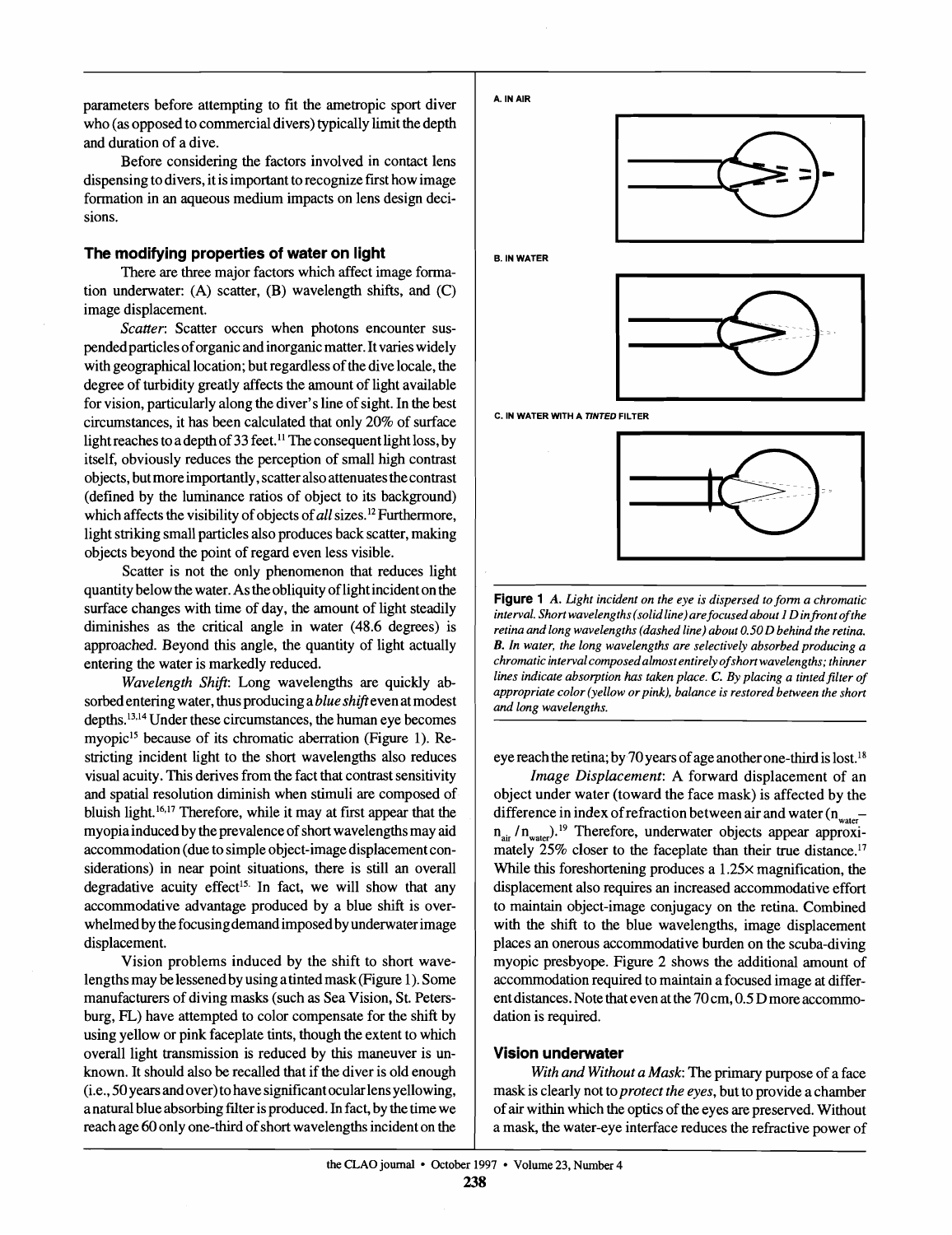

**Figure 2** *Because objects underwater appear 25% closer to the eye, more accommodation is required to retainobject-image conjugacyat the retina. The graph shows that at typical scuba diving viewing distances, 0.75 to*  1.00 D of additional accommodation are needed.

the eye by two-thirds.<sup>20</sup> While very high myopes may suffer less under such circumstances, no diver wishes to have vision further compromised in an environment which degradates retinal imag $erv.<sup>21</sup>$ 

We will not discuss the many disadvantages of a spectacle correction mounted in the mask except to point out the obvious fact that vision is lost both during the dive if the mask is removed in an emergency, and upon reemergence when the mask is normally removed. Compared to the material expenses of diving equipment and travel, any required ametropic correction with contact lenses is a trivial expense, since scuba enthusiasts having finally arrived at their favorite undersea grotto, certainly wish to view the scene with the utmost clarity.

## **Contact lens wearing considerations**

*Efect* of Pressure: The increased atmospheric pressure encountered as the scuba diver descends has been studied intensely by physiologists and physicians for over 50 years. Interestingly, one of the first effects noted very early on, long before underwater activity became commonplace, was the formation of gas bubbles in the vitreous and retinal circulation of various animals subjected to conditions of inadequate decompression.<sup>22</sup> However, the vast majority of recreational divers do not engage in diving requiring decompression and ophthalmic manifestations of decompression sickness are uncommon.<sup>23</sup> Nevertheless, minor ocular problems are known to be associated with diving.<sup>24,25</sup> Here we shall consider only the specific problems of cornea-contact lens interaction that may be experienced by the sport (and not by the commercial) diver.

First, it should be stated that there is no effect of increased atmospheric pressure on the corneal curvature underwater since the globe is filled with an incompressible fluid. Indeed, keratometry performed in a hyperbaric chamber has demonstrated that there is no change in K-readings even at a simulated depth of 165 feet.<sup>26</sup> But increased pressures do affect the partial pressure of the gases within the mask. At sea level, the atmospheric pressure equals 1 bar or 14.75 pounds per square inch and doubles every 33 feet of descent. At a depth of 33 feet, therefore, the partial pressure of inhaled oxygen is twice that of the surface and the partial pressure of oxygen within the mask is concomitantly increased. The increased pressure also causes more dissolved gases to enter tissues as compared with surface condltions. When pressure is reduced (during the ascent), these dissolved gases are expelled. The release rate is dependent on the ascent rate.

There are a number of variables governing gas release (off-gassing), such as depth and duration of the dive. In addition, tissues that have a high rate of blood flow and high circulation are considered *fast compartments* and off-gas more quickly than tissues with minimal blood flow. The cornea and tear film are exceptions to this rule. Although there is no blood flow, the gasdissolving properties of these tissues (and their purging) is very rapid. Such a fast exchange may also produce bubble formation beneath a contact lens, an event which may decrease acuity. The mechanics of this phenomenon for rigid gas permeable (RGP) lenses (rarely observed under soft lenses) is described below.

Bubble Formation Beneath a RGP Contact Lens: Bubble formation under RGP lenses fabricated from a great variety of materials have been reported by many investigators.<sup>9,27-30</sup> The actual formation of bubbles is simple and based on a combination of two factors: tear dynamics and Boyle's Law. There is general agreement that as the diver ascends, outgassing (probably of nitrogen, although this is controversial) from the cornea and from the tear film produces the bubbles trapped under the contact lens.<sup>27,30-32</sup> As the diver approaches the surface, the size of the bubbles increases in diameter. Poor tear exchange resulting from a tight lens or faulty blink behavior then traps the bubbles behind the lens.<sup>27,33</sup> If the bubble diameter exceeds that of the tear filmdepth, spherical impressions (dimpling)will be impressed on the cornea producing blurry vision.<sup>25,34</sup> Typically, blink mechanics are not normal during ascent because divers tend to stare through the mask while looking upward in an attempt to orient the body using vision.

In one study, the bubbles disappeared within 15 to 20 minutes after the diver returned to surface atmospheric pressure.<sup>3</sup> In another study, it should be noted that when divers wore PMMA lenses, bubbles were noted even at modest depth and duration, the effect being easily resolved by lens fenestration.<sup>27</sup> For recreational diving, it has been found that appropriately controlled ascent greatly reduces bubble formation.

Oxygen Supply to the Cornea within the Mask: Normal oxygen metabolic requirements of both the cornea and conjunctiva are dependent on the intrinsic oxygen uptake of these tissues as well as their surface area. Therate of oxygen uptake is 7  $\mu$ L/cm<sup>2</sup>/hour by the cornea and 1.5  $\mu$ L/cm<sup>2</sup>/hour by the conjunctiva. Taking into account the relevant surface areas, one can calculate that the oxygen requirement for both eyes is about 30  $\mu$ L O,  $\mu$ L/hour. Despite the fact that sport divers breathe compressed air (and not compressed oxygen), it is readily apparent that there is ample oxygen available to the corneas considering that: 1) to avoid *mask* squeeze the diver exhales through his nose into the mask, and 2) the volume of air

-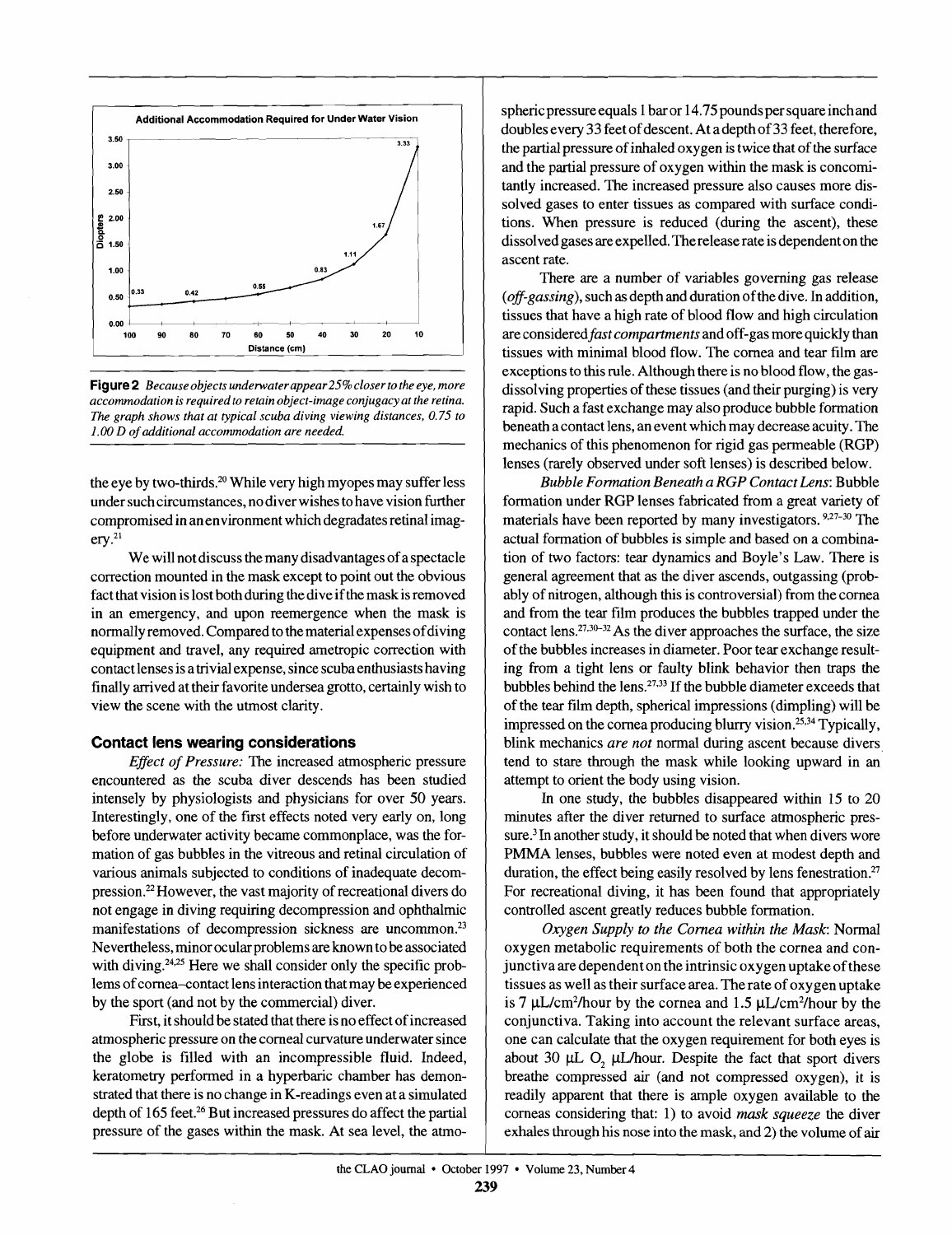in a mask is about 200 **mL.**Consider alsothat the concentration atthe beginningof the diveis20.8%oxygen andatthe endof the dive might be equivalent to expired oxygen  $(16\%)$ . We can calculate that the total volume of oxygen is  $3.200 \mu L$ , more than 100 times the requirements of the conjunctiva and the cornea. Corneal hypoxia is no more likely to occur while diving than on the surface.

Lens Loss: Surprisingly, lens loss is not a problem in scuba diving.<sup>35-37</sup> Soft lenses are unlikely to become dislodged and **RGP** lens wearers report little difficulty in maintaining a lens on the cornea even when a mask is flooded. Some dive enthusiasts have submerged their heads into water without a mask to demonstrate that by half closing the eyes a **RGP** lens will not displace.<sup>2,35</sup> Clearly, the same partial lid closure maneuver would work equally well with soft contacts, though because of the lens size and fitting characteristics, displacement (and, ultimately, loss) is rarely a problem. However, these observations must be tempered by the fact that most of the studies and anecdotal evidence is provided by *experienced lens wearers.* 

*Lens Type Recommendations:* Adapted **RGP** lens wearers, regardless of lens type, should not be encouraged to change lens types. The literature is replete with contradictory data on **RGP** lens loss during mask filling, induced corneal edema, and the like. $27,30,38$  A careful reading of these reports clearly demonstrates, however, that the RGP lens wearer is innovative, daring, and extremely adaptable! Only a negative patient experience should entice the examiner to change lens type. After all, a well fit **RGP** lens allows more oxygen to the cornea than most soft lenses, does not allow irritating substances to be absorbed by the lens material even after prolonged exposure, is durable, and requires minimal care.

But the majority of arnetropic scuba divers (like the general population) wear soft contact lenses and many of the same considerations we ask of surface lens wear apply to underwater use. For example, does a soft lens prevent the cornea from receiving sufficient oxygen in the confines of a mask? In point of fact, the cornea probably gets *more* oxygen through the lens underwater than on the surface. As a diver descends, the partial pressure of oxygen increases so that even a soft lens of modest Dk will transport more oxygen as compared with surface conditions. In addition, it is generally reported (and confirmed by the authors' own experience) that the very humid mask interior makes soft lenses extremely comfortable for underwater wear.

## **Lens wear precautions**

What then are the contraindications for soft lenses during dive activity? As compared to **RGP** lenses, hydrophilic lenses absorb and retain any surrounding fluid. If a mask becomes filled with sea water and not purged quickly enough, the soft lens wearer's eyes may become very irritated. For unlike lakes or swimming pools, sea water may be 25 times more hypertonic than tears. However, the degree of irritation is no more than that experienced by a swimmer wearing no lenses. It should also be noted that soft lenses soaked in hypertonic solutions tend to fit looser. 33,39 But the accidental accumulation of sea water in a lens



**Figure 3** *Underwater activity imposes a double accommodative burden on the contact lens correctedmyope broughtaboutby both the contact lens optics and the forward image displacement. For example, the contact lens corrected myope viewing an object at 40 cm must accommodare* **1.50***D more than when viewing the same object through spectacles in air.* 

during scuba or snorkeling activities is a rare occurrence, and no special lens fitting considerations are required.

However, the absorption of water (particularly fresh water) by soft lenses clearly increases the possibility of serious infection.<sup>40,41</sup> Lenses, RGP or soft, should be thoroughly purged in a rinse solution containing disinfectant after surfacing, even after small exposures to water during the very limited dive times incurred by the recreational diver. We suggest the use of disposable lenses (such as the Vistakon Acuvue Daily Wear), since removing and disposing of a lens immediately after a dive, and rinsing out the eye with artificial tears containing disinfecting preservative before inserting a new lens, will greatly reduce the risk of corneal or conjunctival infection.

One often overlooked problem is that defogging chernicals are often applied to the inside of masks;divers wearing soft lenses should minimize the use of such agents, since the lenses may absorb them and be a source of irritation.

## **Ametropic correction using contact lenses**

The Young Myope: For myopes under age 40, with at least 4 D of accommodation, the main concern is simply correcting the additional myopia incurred by the blue shift. The actual amount of additional minus required can be ascertained by using the duochrome test during the contact lens fitting exam. For example, the examiner may wish to overcorrect with enough minus so that the patient reports that letters on the green side of the red-green chart appear darker. The additional amount of minus power (probably between  $-0.50$  and  $-1.00$  D) should suffice. If the patient has color compensation filters built into the face mask, the duochrome test should be performed with the mask over the contacts.

Theoretically, a low myope of about  $-0.50$  D may not require any correction while underwater because of the 1.25% magnification. But such a patient may still be myopic because of the blue shift. Even the emmetrope may require some minus underwater because of the color shift. In the latter case, however,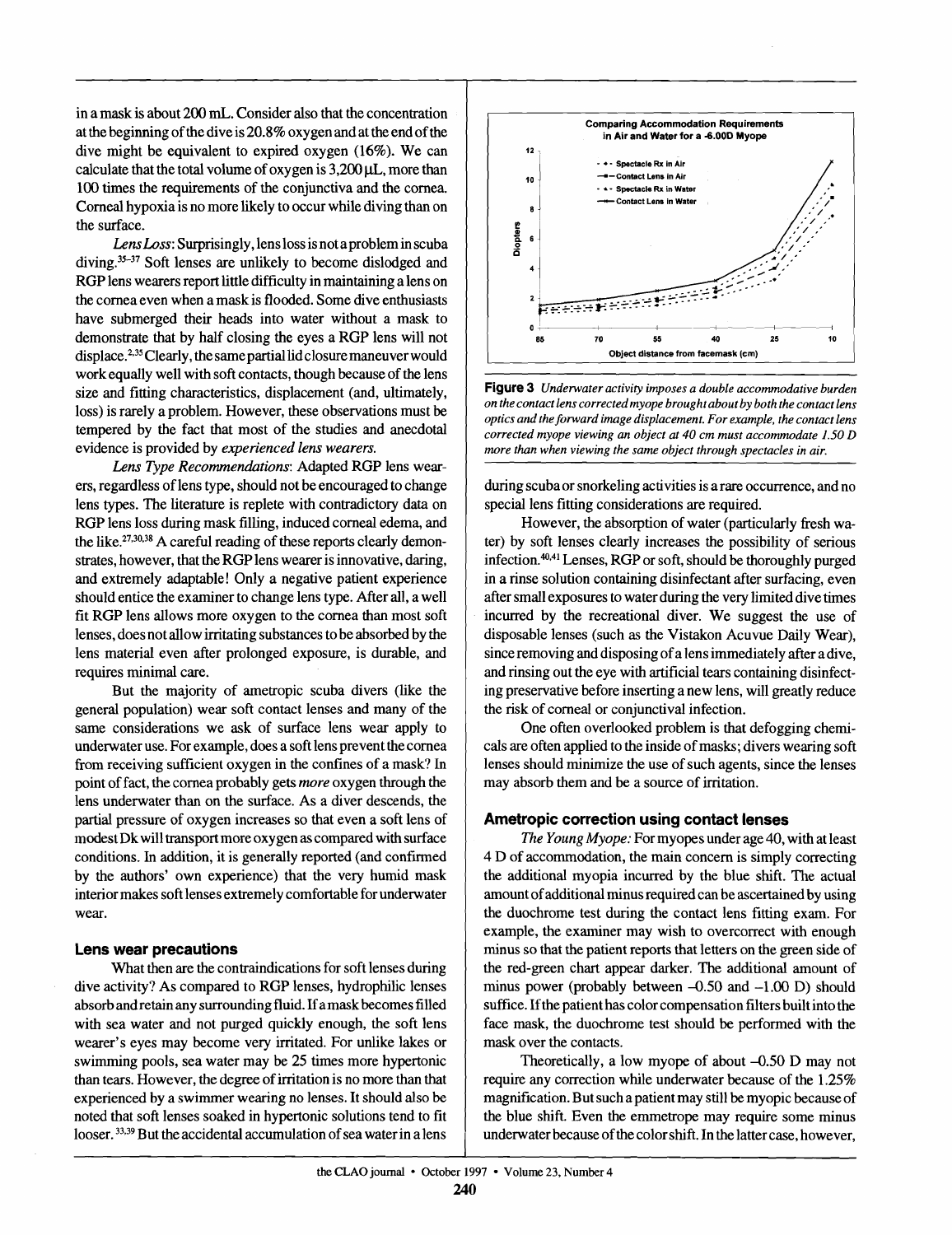

**Figure 4** At age 40, the contact lens corrected 6D myope can focus on an underwater object placed 25 cm away and still have about 1 D accommo*dation in reserve.However,* 1*Oyearslater,no reserve is lefrand 2 D of add*  are required in the same viewing situation. The actual amount of addition *over the distance Rx is indicated by the negative numbers.* 

a compensatory tint in the face mask should prove adequate.

*TheMyopic Diverwith Presbyopia:* Thedemographicsof scuba diving indicate that the fastest growing segment are persons over age 40. Because of limitations imposed on vision (due to scatter and turbidity), the visual attention of the sport diver is usually restricted to objects ranging in distance from about 3 m to 15 cm. In addition to age-related accommodative loss, more accommodation is required when myopes switch from spectacles to contact lenses.<sup>42</sup> Figure 3 compares the accommodative demand made when a -6 D (spectacle corrected) myope with the Rx on the face mask wears contact lenses while viewing objects at a variety of distances in air and water. At 40 cm, about 1.5 D more focusing is required when wearing a contact lens under water than when viewing the same object in air using the equivalent spectacle correction. If a closer viewing distance is required, say while checking a depth gauge or wrist watch, the extra accommodation may exceed 2 D. A cautionary note is worth mentioning. In addition to the extra focusing effort by the lens wearer (Figure 3), there may also exist a further accommodative burden if the contact lens Rx was over-minused in order to compensate for the blue shift. Of course, if a diver has only a lowdegreeof myopia(lessthan **-3** D), then the additional accommodation required is significantly less.

It is obvious from the above that careful consideration must be given to the degree of presbyopia in an individual patient. Since accommodative reserve is age-related, we have graphed in Figure 4 the extant reserve for the  $6.00$  diopter contact lens corrected myope viewing an object 25 cm away for different ages. Again, the comparison made is between air and underwater viewing;minus numbersindicatehow muchplusmust be*added*  to the Rx in order to focus on the object. Note that a 50 year old diver requires almost twice the add power when viewing the object underwater as in air.

Hyperopia and Pseudophakia: Because the blue shift underwater aids hyperopic correction, less overall plus may be required. Additionally, when the hyperope switches from spec-

tacles to contacts, *less* accommodation is required to focus on near objects. However, image displacement underwater still requires that additional plus (similar to the presbyope) be added to the contact lens Rx.

It is not known how many divers still pursue the sport after receiving implants following cataract surgery. But it may be assumed that their numbers will increase as the general population of divers increases. Again, whatever add is required in air must be increased to account for the forward image displacement that occurs under water. Since the blue shift and chromatic aberration of the eye would impact pseudophakics more than the general population, it is highly recommended that a face mask with a compensating tint be used.

*Monovision:* If a patient already wears one contact lens adjusted for near vision, then it only remains for the power to be increased (Figure 4). Thus, a 50 year old 6 D myope requiring a +1.25D monovisionadd in air would need about+2.00 D when he dives. Any degree of myopia increases the accommodative burden, though the actual amount of additional add is more related to object displacement than refractive error. Interviews with presbyopic divers reveal excellent results while wearing a monovision contact lens correction. Presbyopic divers wishing to **try** monovision, should be tested in the office with the usual fitting techniques, keeping in mind that additional strength may be required in the near vision eye.

Are there disadvantages in wearing a monovision **Rx**  while diving?Forexample,dowelose**3-D**clues?Sincethereare gross spatial distortions underwater and distance estimation and stereoacuity are so poor to begin with, professional divers require special courses to relearn hand-eye coordination skills.<sup>11,12,42-45</sup> But for sport divers, whose main enjoyment is passively viewing the underwater scene, we need not be overly concerned that monovision will pose a problem. In any case, depth cues using non-stereo vision are usually gained by experience. However, in special instances, such as underwater photography in which distance estimation is critical (the camera must be set according to the subject's distance), monovision may prove troublesome.

Finally, there may be a small number of patients who are already adapted to some type of bifocal contact lens. In such cases, one need only inquire whether the current bifocal lens add is suficient for the near tasks encountered by the patient during diving activities. However, since bifocal lenses are costly, monovision or a combination of a bifocal and distance lens should be suggested as an alternative visual correction.

## **Acknowledgment**

**This study was supported by an unrestricted grant to the Department of**  Ophthalmology from Research to Prevent Blindness, New York, NY.

#### **References**

- **1. Sarsley A, Sheridan M, Benjamen J: Vision, visual acuity, and ocular refraction of young men.** *Brit Med* **J 1960;1**:**1394-1401.**
- **2. Josephson JE, Caffery BE: Contact lens considerations in surface and subsurface aqueous environments.***Optomand VisSci* **199**1**;68:2- 1 1.**
- **3. Holland R: Rigid contact lenses for scuba diving.** *ContactLens Spectrum*  **1989;0ctober:69-73.**